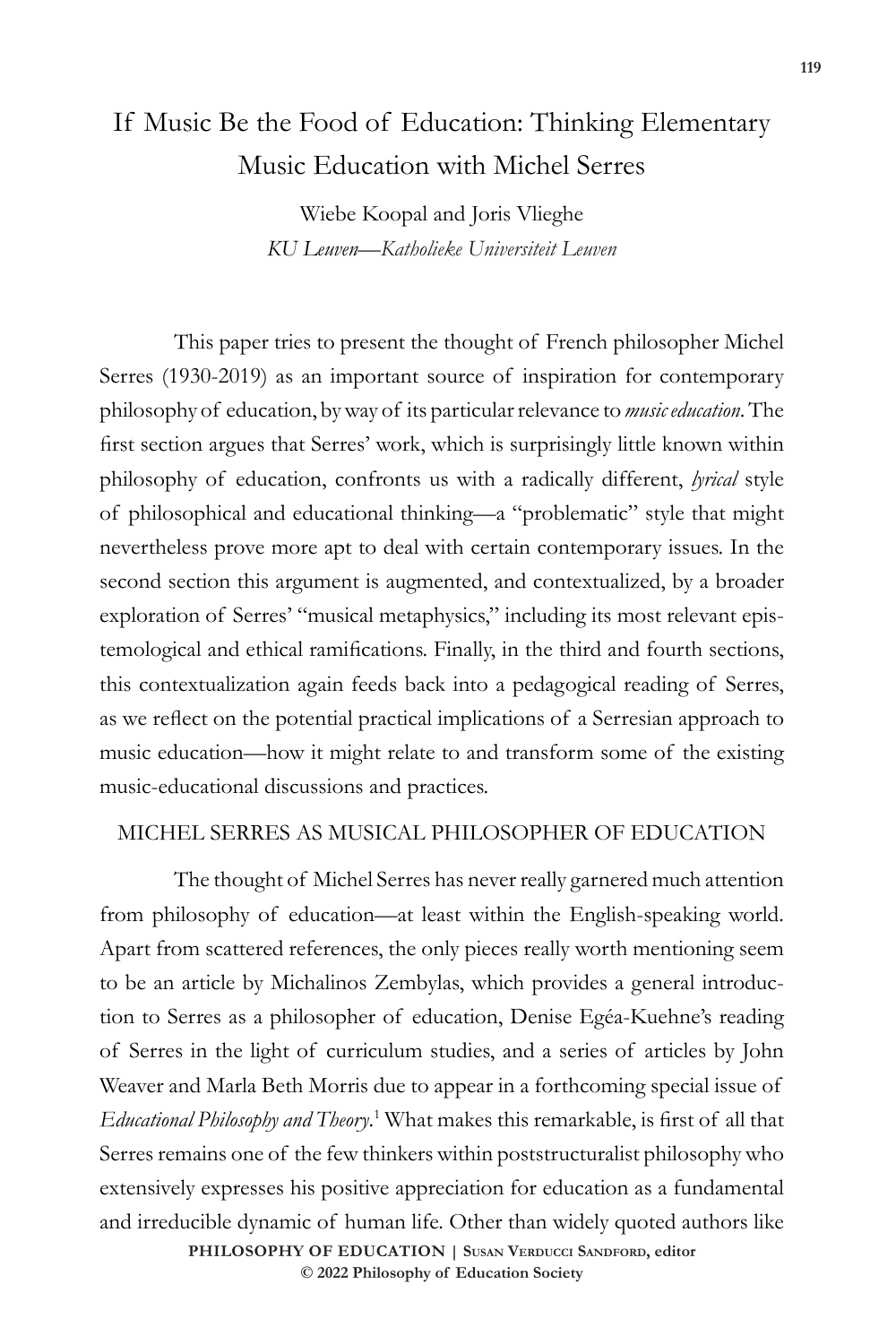Derrida, Deleuze, Agamben, Butler, or Latour, he has even devoted a whole volume to the topic of education: *The Troubadour of Knowledge*, or, as the original French title translates: "The third-educated" (*Le tiers-instruit*).<sup>2</sup> However, Serres' relative absence from philosophy of education becomes even more remarkable when one takes into account the profound originality of the educational views expounded throughout his writings. As especially Zembylas, Weaver and Morris show, and as we will show once more—from a different angle—Serres really puts education at the heart of his notion of philosophy as an inventive, interdisciplinary, and transformative *practice*, embedded in a reality that is itself radically embodied, dynamic, and multiple. Put briefly, for Serres education always reaches beyond mere socialization, technical instruction or transaction of ready-made contents, as well as beyond simple affirmation of pre-existing individual capacities and preferences. Insofar all of these processes effectively contribute to education, they only do so to the extent that educands (and educators?) can eventually break through their readily identifiable "objective" and/or "subjective" frameworks. Therefore, what Serres calls "third education," ultimately consists of a series of disruptive, trans-individual encounters with what is *not* self-evidently useful, significant or human—and out of which may emerge alternative ("third") passageways or thresholds in which genuine, transformative newness can occur.<sup>3</sup>

Apart from the issue of translation—with Serres being difficult to translate and many of his books still awaiting their English translations—we surmise that the main reason why Serres' thought has such difficulty seeping through to the mainstream of philosophy of education has to do with his unusually *lyrical* style of writing and reasoning. As Serres explains it himself, in his book on education:

> I do not seek, I find—and only write if I find . . . Method seeks but does not find . . . Who hears the one who finds? For he demands a lot from himself and from those who study him closely: new in each line, his text is not supported by any reprise. The most difficult art is that of infinite melody, which launches itself and risks itself, wandering on the path that it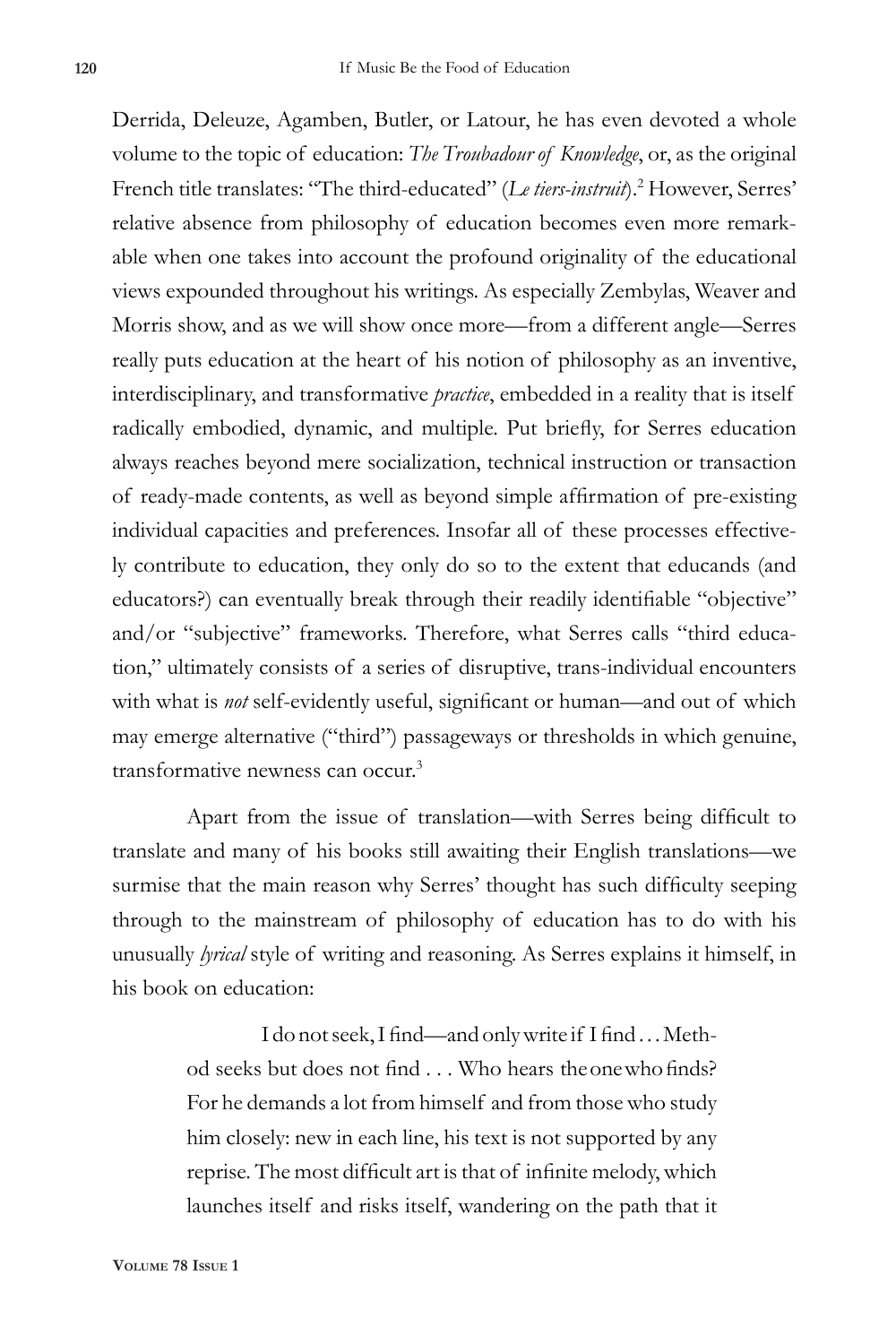itself invents and that never returns to itself, whose leap is sustained only by its restlessness, exposed, exploring unceasingly another fragment of the earth . . . an open exodus that those trouvères, finders who go nimbly from novelties to finds, suffer and chant. Born under a secret name, I finally found my ancestors; I have always written like a troubadour.<sup>4</sup>

Obviously, the lyricism of Serres' style—which he regularly contrasts with the reductionist "scopic" *gaze* of predominant theorizing—is about more than just associative musical wordplay, indicative as this may be in all its abundance.5 On a more profound level, Serres' style seems to encompass at least three other elements: (1) firstly, a "turbulent" or "fuzzy" logic, which constantly "remixes" more culturally stable, *harmonic* forms of reality and meaning through the chaotic *noise* surrounding them, and vice versa; (2) secondly, a refusal to separate the social from the natural sciences, human aesthetics and politics from a more-than-human reality, the spiritual from the material, and an attempt to bring these irreducibly distinct domains into transformative *resonance* with one another; (3) thirdly, a *motivic* method, whereby concepts are seldom defined once and for all, but rather develop (both in the totality and every one of Serres' works) as dynamic figures of thought growing consistent by rhythmic, refrain-like recurrence.<sup>6</sup>

When Serres states that he writes and thinks like a troubadour, he emphatically takes distance from philosophy in the form of *critical judgment*, based on strictly linear and uniform arguments. Instead, in the itinerant singer-songwriter he discovers a figure who finds and/or "invents" sense in resonance with reality's perpetually changing landscapes, who must always listen anew, and thus exposes himself, to all the ringing elements—both cultural and natural, artistic and scientific—that "noisily" whirl about (and within) his body, in order precisely to compose adventurous new "paths" within this chaotic noise.7 Much like in the musical geography of Aboriginal people, these lyrical paths inevitably retrace the steps of ancestors.<sup>8</sup> However, they can never be the result of simple imitation: for in his wake the real troubadour—that is to say, the educand-philosopher—will always again have deepened or diverted the trail of these steps/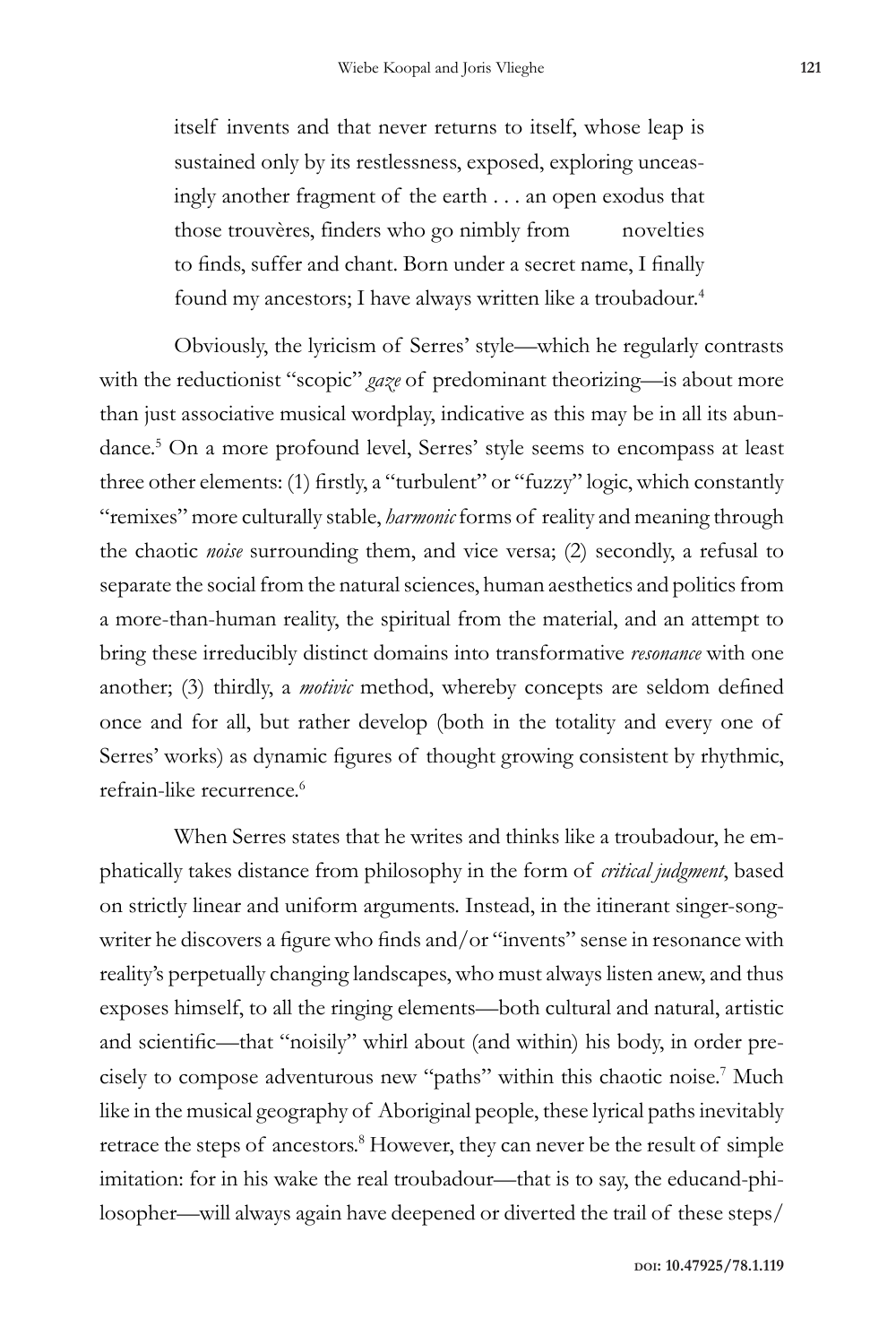songs, and each of the elements composing it, by harmonizing them with the noise of yet other bodies, contexts, identities, and understandings that have come to interfere with and insist upon them. As such, moreover, Serres' adventurous idea of philosophy as a practice that is essentially musical *and* educational is everything but self-indulgent or individualist. His troubadour, far from being a disinterested aesthete, presents us with a thoroughly "engaged" thought-figure, that is radically social, albeit ultimately in a posthuman, *earthly* sense. After all, never can he truly creatively act upon his own inclinations without simultaneously attending to their resonant reciprocities with both the human languages that always already signify his voice, *and* the diffuse, more-than-human noise unremittingly interfering with every such signification.<sup>9</sup>

### MUSIC *AS* METAPHYSICS

Arguably, the potential significance of Serres' lyricism for (educational) philosophy, and for philosophy of music education in particular, cannot be fully appreciated without situating it within his broader musical *metaphysics*. Remindful at times of aspects of the philosophy of the German Romantic Arthur Schopenhauer, Serres mostly appeals to music in terms that, curiously enough, are ontic and ontological at the same time.<sup>10</sup> Rather than determining music's being *in* reality on the basis of a transcendental framework stipulating its a priori conditions—as philosophy *of* music usually does—his work presents music as an immediately, and therefore exquisitely, empirical (or physical) manifestation of reality's primary metaphysical conditions—namely its being irreducibly *dynamic*  and (self-)*affective*. More than any other human agency, such as language or visual imagery, music is held capable of at the same time exposing *and* going beyond an all-too-human signifying logic that always again reduces reality to tentatively stable, individual, and disaffected representations—subject and object, mind and body, nature and culture, and so on. Resisting the hegemonic rigidity to which these signifying distinctions usually tend (though without denying them another, more situated value), music's affective movement is, for Serres, what uniquely and ineluctably calls to mind the pre-individual "noise" that perpetually parasitizes all human representations as their inhuman, chaotic essence.<sup>11</sup>

Now, where Schopenhauer ended up with a *tragic* vision of music which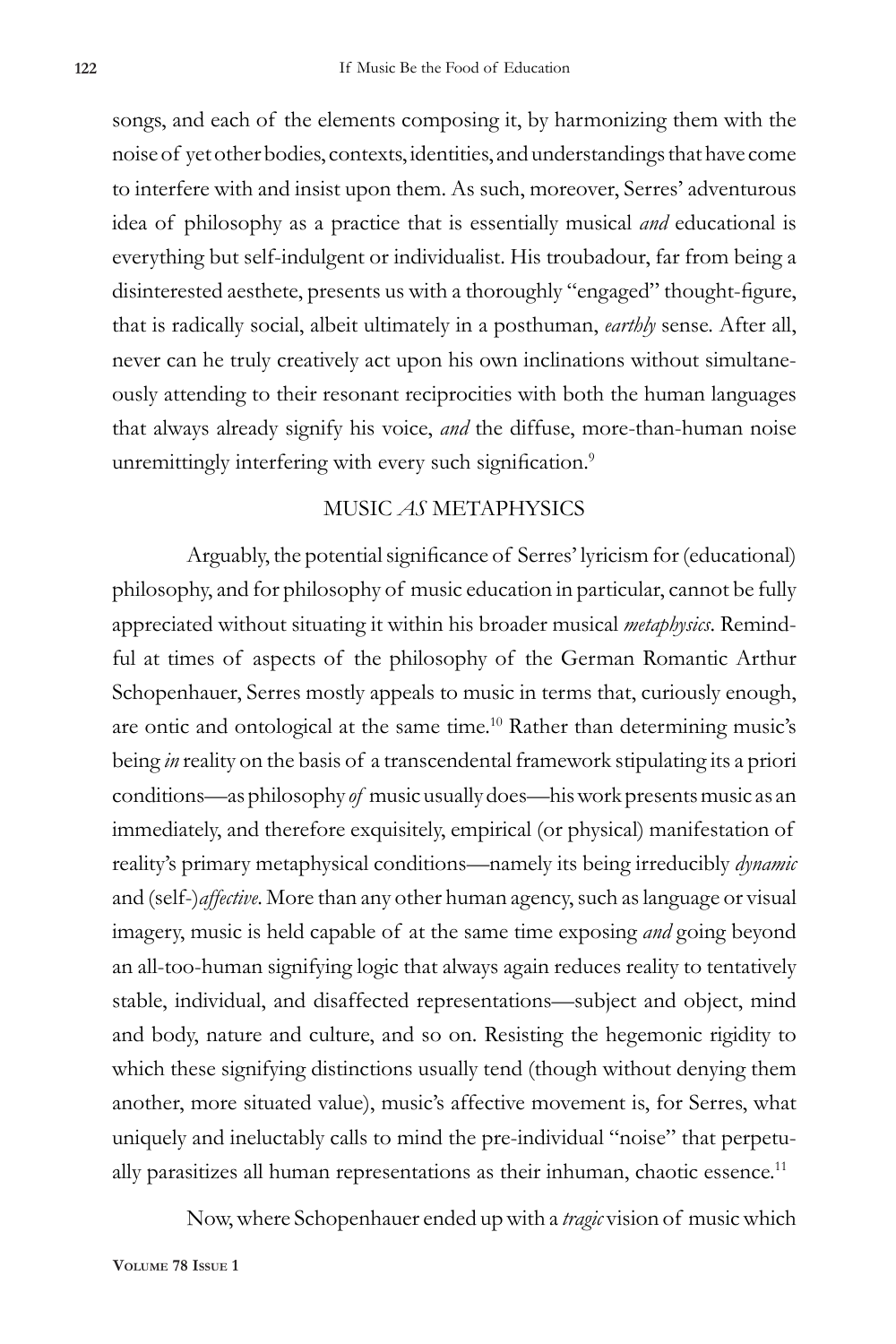was still representationalist at heart, conceiving of it as the most appeasing yet ultimately failing representation for reality's dynamic Will to satisfy its rampant desire, Serres' musical metaphysics overcomes this problem by dissolving Schopenhauer's persistently unitary and transcendent Will in an immanent multiplicity of affective vibrations. The idea that neither the world nor its human representations ever statically *are*, but instead always musically *emerge* out of chaotic noise, only makes sense if noise and music—rather than being beginning and end of a single (neg)entropic arrow—belong to the same, irreducibly multiple forcefield, reciprocating one another like the *resonance* between chord, air, and sounding board.<sup>12</sup> To put it differently: where paradoxically Schopenhauer's musically represented Will could only be "satisfied" by self-destruction, that is to say an absolute, static silence *excluding* music, Serres' resonant universe constantly performs itself *anew*, in a shifting multitude of local "concerts" between an elemental noisy forcefield (whose minimum level is experienced as silence) and well-ordered musical forms and practices.

Thus, for Serres, music always consists in a movement *out of* noise (often manifest as silence) that is yet also *immanent to* noise. On the one hand music clearly articulates "mere" chaotic noise into something more or less *stably* harmonic, beautiful, and meaningful. On the other hand, no musical form or practice can ever rise above the level of the singular, local *and* temporary: whether in listening or in playing, the slightest loss of attention often proves sufficient to make even the most sublime music collapse into noise again. In that sense music never overcomes noise; what it does, is "percolate" noise, which means: at the same time selecting, determining, and diverting multiple elemental movements *within* its chaos, to form a local, harmonic "turbulence."13 Moreover, if music would definitely overcome noise, that would be the end of music too. At some point, every music-making, lest it exhausts the affective force of its forms, is bound once more to carefully expose itself to noise, so as to search for new elements of creative expression. "[M]usic moves . . . from silence to silence, having as it were a source and a point of termination. Another, interminable, stops and does not stop, as at an ill-defined edge, and begins so little that we are disconcerted by it, submerged by it. Music flows like a river, the other [noise] is the sea."14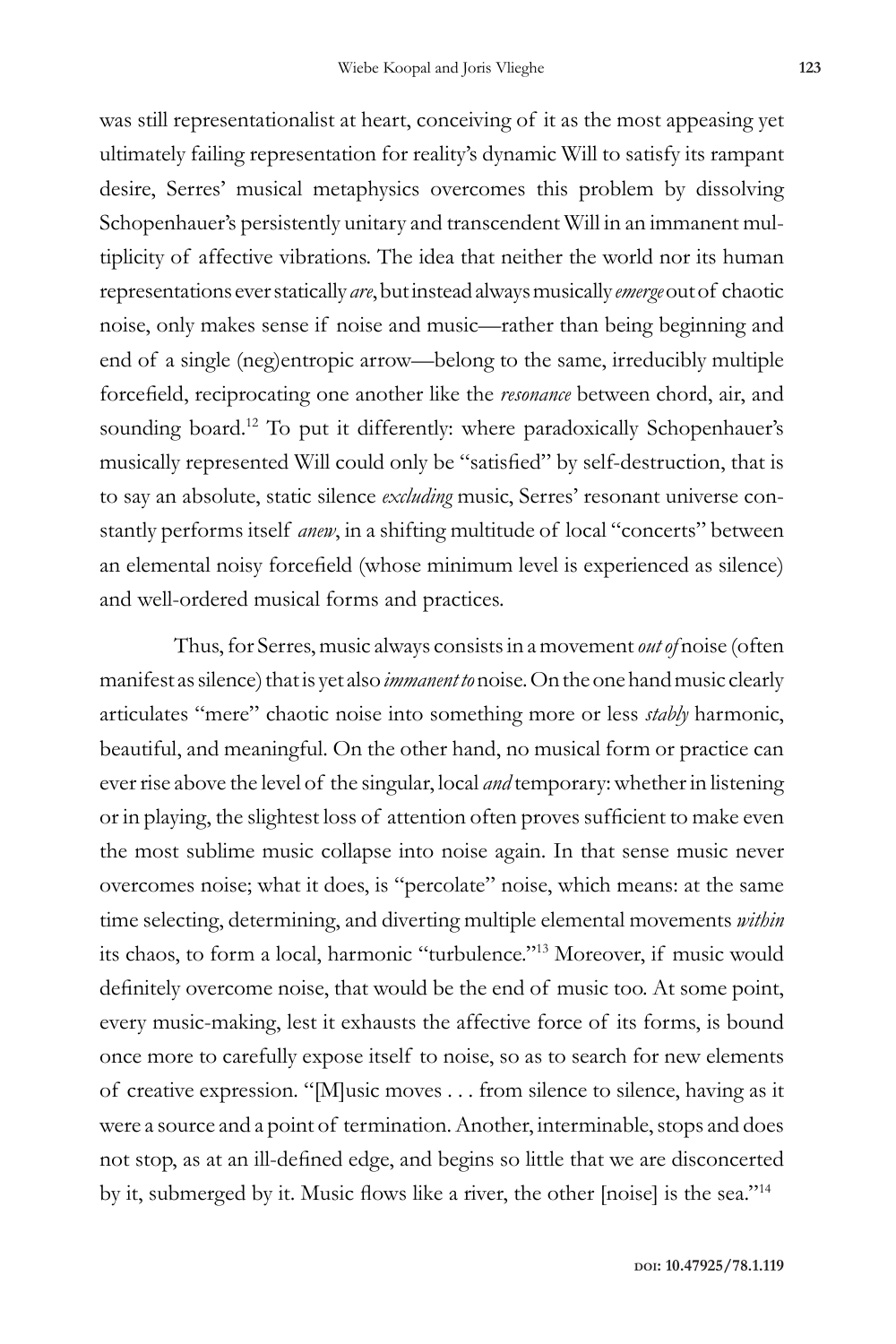Metaphysical as Serres' understanding of music is, it nevertheless is crucial to see that eventually his idea of an inherently musical universe also immediately entails epistemological and ethical ramifications which profoundly affect the conditions of any *empirical* musical practice—including music education. The following fragment already gives an indication: "It's about the passage, the same passage, phase transition or transformation, from senseless clamors to language, from barbarous language to human language, from noise to voice, from cacophony to meaning, from sea noise to harmony, from background noise to music, from white noise to information, from hubbub to [social] contract. The clamor of the multiple rumbles; […] it forms, hope or disappointment; it comes into accord, and this accord is the contract."15 Paraphrased, one could say that whereas the metaphysical noise to which all music remains immanent, is "natural" in a decidedly *posthumanist* sense—all of reality makes noise, whether human, living or not—music, as a distinctly human practice, also always implies a cosmogonic movement of "hominization," in which the natural noise undergoes a transformation into human culture, language, science, and community.

In fact, Serres goes even further: it is *precisely* music on which we rely to mediate between noise and all the signifying endeavors of human culture. In his eyes it is music's *essential*, defining characteristic to be this pure transformative mediation that always *passes* anew *in between* senseless, diffuse noise and linguistic or discursive meaning, relating both to one another while at the same time, as mediating movement, excluding itself from their respective dominions.16 So if music always somehow *aspires* to the formal signification of human, cultural discourses—which is why music is so often mistaken for a specific language—it can never satisfy this aspiration (as Schopenhauer would have it) without losing its distinctly musical character. The only way to prevent itself from doing so, is to "return" to noise, to allow the noise on which it always already feeds, to resurface from the background, and to disturb any fatal tendency of closing down upon fixed meaning. Thus, like the philosophical-educational figure of the troubadour, who obviously made constant use of conventional, linguistically formalized musical techniques and instruments, as well as non-musical words and imagery, *genuine* music always seduces these cultural artifices into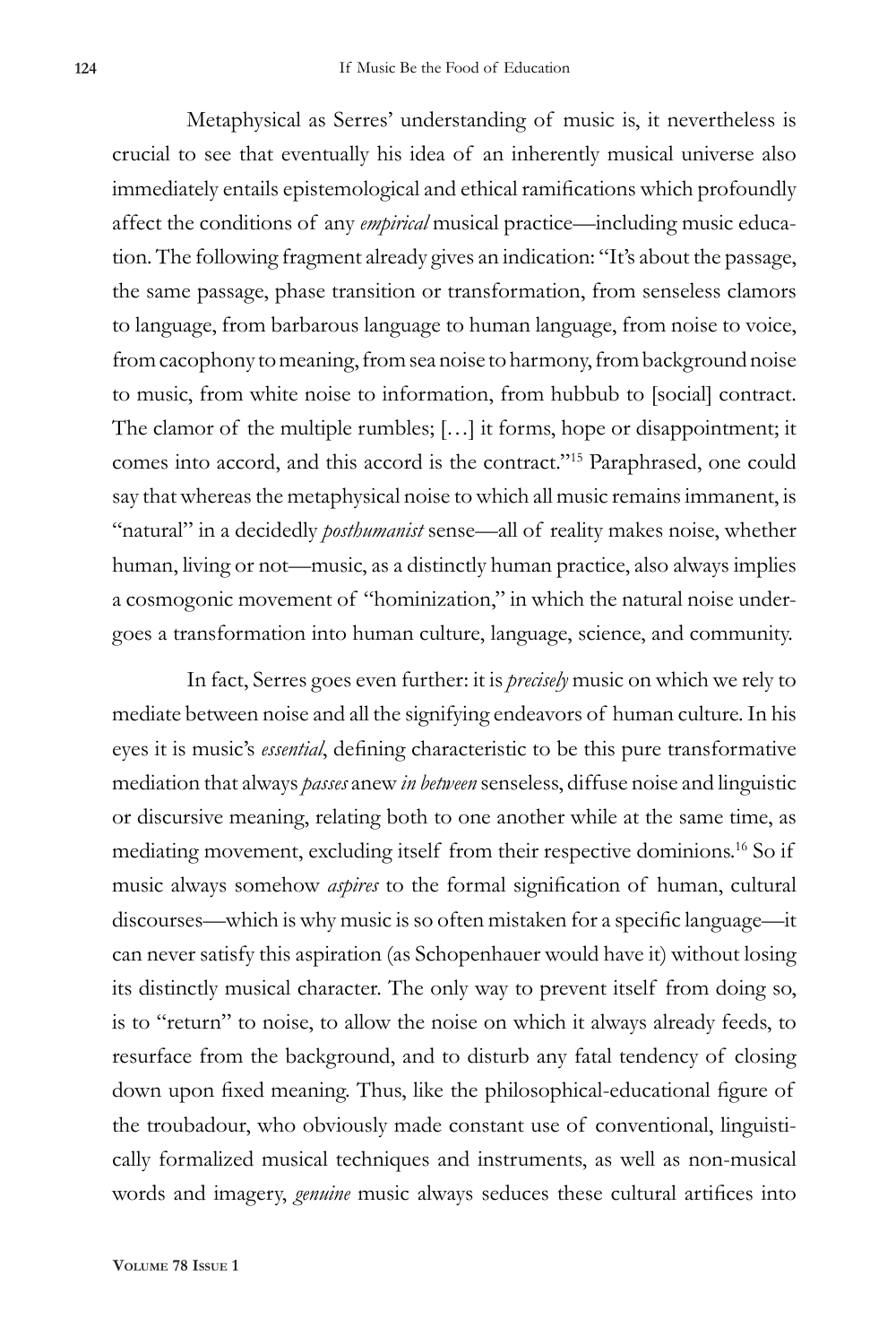"becoming noisy" once more, without therefore dissipating into the chaos of noise altogether. Music is not about overcoming human signification, but about transforming it, through careful, selective exposure to the rumbling, inhuman (or dehumanized) noises outside and inside of it—nature sounds, subaltern folk tunes, extreme vocal techniques, exotic instruments—and in turn about pushing these noises to become articulate in relation to certain signifying discourses.<sup>17</sup>

## NOISE AND THE NEED FOR PUBLIC MUSIC EDUCATION

In the last half of our paper, we want to come back more explicitly to the educational concern that instigated its writing and look closer at some of the possible *practical* implications of Serres' ideas for music education. In this first section, we elaborate a double *speculative* argument, based upon our reading of Serres, for making music once more a matter of serious public-educational concern; subsequently, the next section will conclude by presenting a threefold *practical* suggestion, that relates Serres' musical philosophy to an *instrument*-oriented practice of music education grounded in *rehearsal* and *notation*.

When it comes to the contemporary relevance, or even urgency, of *elementary* music education—such as is normally provided through compulsory, *public* education, at school—we are tempted to rethink this in response to the Serresian paradox that today's (Western) society and education are at the same time threatened by *both a lack and an excess of element*al *noise*. Regarding the first half of this paradox: this follows up on our earlier hypothesis that music, and the realm of the sonic in general, are historically underrepresented in Western (educational) theory—not merely as a subject, but also as a particular style of thinking and acting. On a more specific, empirical level, however, this epistemological and ontological observation is moreover paralleled by a dramatic marginalization of music within Western educational curricula.18 If public education still acknowledges music as a separate subject at all, then one can increasingly observe it getting reduced to a purely functional, second-order stimulus for educands' attention to "more relevant," "objectively profitable" subjects. In addition now to the common explanation of this development as the result of education's ascending neoliberalization, a Serresian analysis might first and foremost attribute it to the same fundamental lack of attention to noise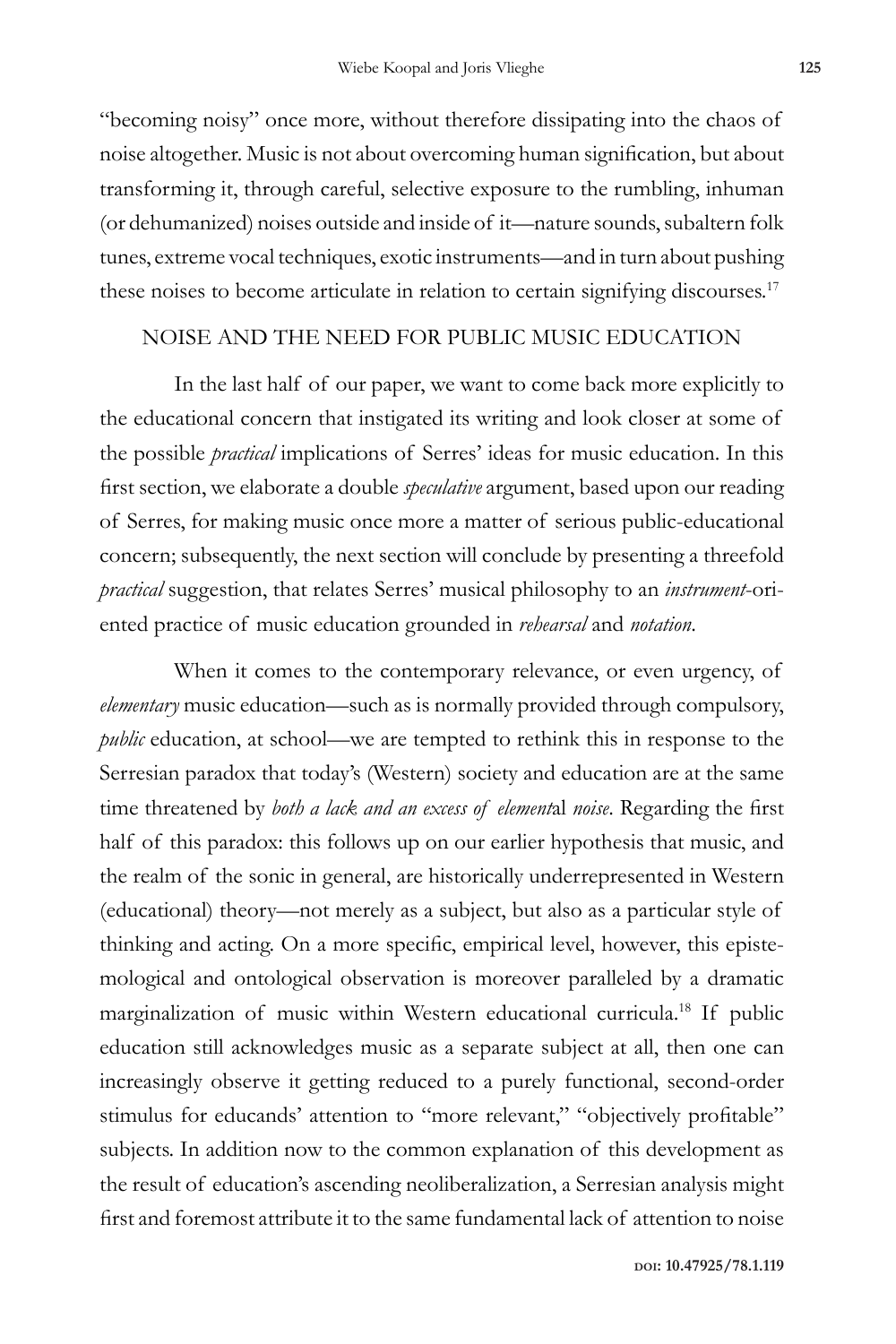that already marks the *whole* history of Western philosophy.

At heart namely, our all too human culture remains terrified by the idea that underneath its more or less static and uniform representations (of knowledge, value, art, social and political collectivity) would rumble a noisy chaos of indeterminate elements which we cannot grasp as individual facts, but only *listen* to, "on the go," as they ephemerally resonate with one another. Not only would the admission of this destabilizing noise deeply affect the status and content of those representations, and the way they shape public-educational dynamics; it would also problematize the predominant conviction that education is a strictly *humanist* affair, which primarily concerns the qualification, socialization and/or subjectification of singular human persons.<sup>19</sup> In the element of Serres' chaotic noise, what we usually call humans exist on exactly the same, pre-individual level—though not always in the same manner—as DNA, animals, robots, inanimate objects, and so on. And if the admission of noise need not jeopardize humanism *altogether*, it definitely puts every imaginable notion of human essence in a whole new perspective, situating its genesis in an irreducibly dynamic multiplicity of extra- and intra-human elements. This is precisely why public music education would be indispensable: only in music can educands learn to attend to, and get actively involved in, the ever-ongoing genetic reciprocities between our habitual and functional, all too human, representations and the wider noise of more-than-human reality. "Thanks to music, we fly like birds, dance in the three dimensions of water, gambol in the trees, discover or build places and space. But we also had the idea of doing so in the intimacy of our souls or of our confessions to others."20

Then how come that, as our Serresian paradox stated, music education's contemporary value would also depend on the idea that today's life is threatened by *too much* noise? Here Serres regularly echoes the stance famously expressed by Pascal Quignard in *La haine de la musique*, where he suggests that society is becoming so polluted by sound that music has more and more trouble resisting the degradation into pure background.<sup>21</sup> Instead of vitalizing our languages, by rearticulating the elemental, non-human noise *out* of which they emerge, the complete opposite risks to happen. The excess of music, which nowadays is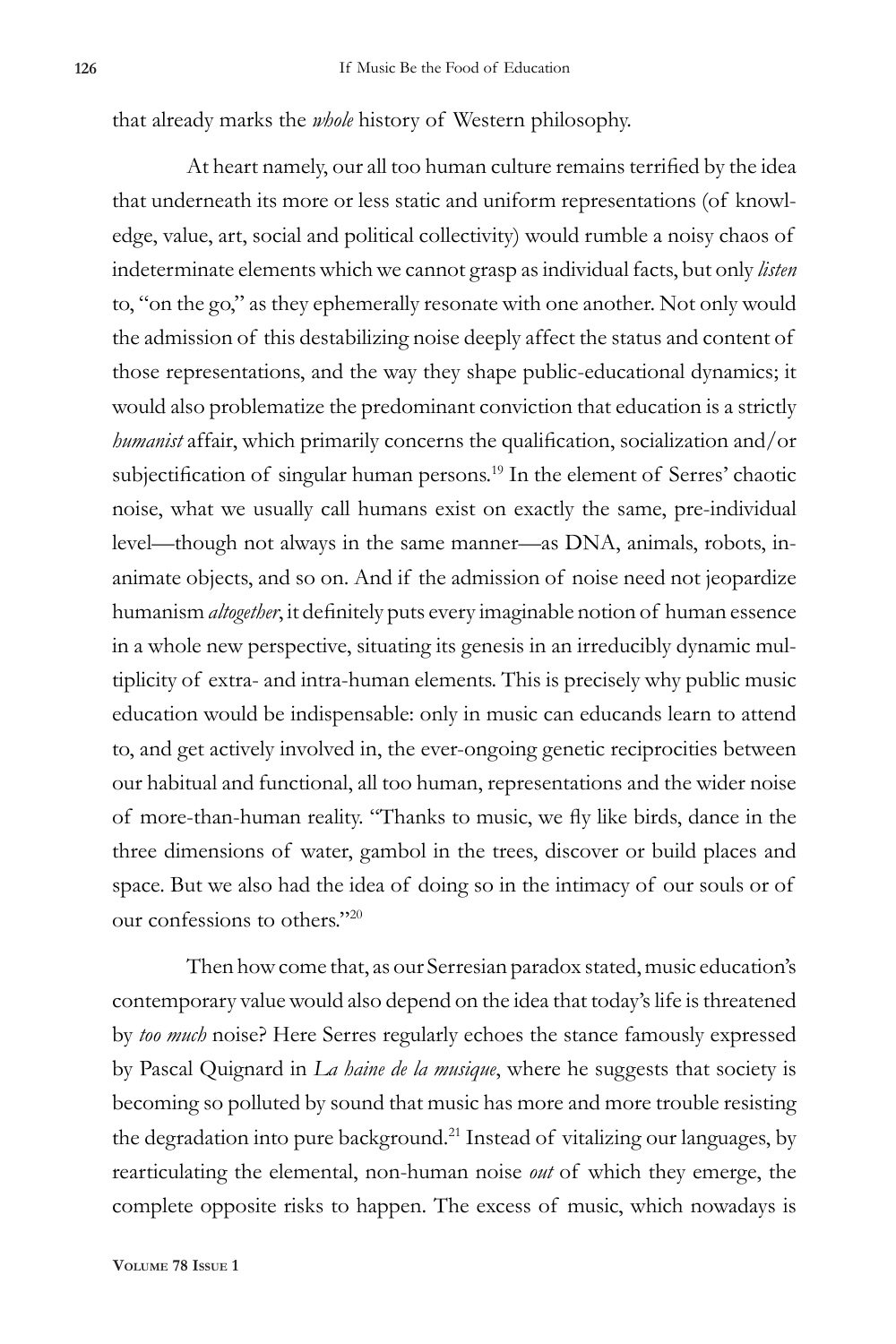"streamed" without even the least effort, might *de*-articulate language, not to recreate it, but to induce a private *escape*—from the public, historical responsibility for its signification, into the stupor of a noise that is more deafening than being listened to. Perhaps prone to being mistaken for cultural pessimism, we believe this analysis again entails a forceful injunction to education: if first music's *exposure of/to* noise was educationally claimed to recontextualize foundational notions of human knowledge, subjectivity, and society, then now music's creative work *on* noise is appealed to so as to deal more carefully and selectively with our sprawling sonic entanglements.

It is with this in mind that Serres, who can rarely be accused of culture-political narrowmindedness, sometimes even opposes more traditional musical practices, such as those of classical music and jazz, to the "noisy" musical culture of many contemporary, electronically and/or digitally modified, genres.22 Surely he never judges the latter *by themselves*, in the sense of an a priori Kantian judgment of taste, and he does, in fact, not consider their "essential" capacity for performing creative transitions from noise to language (and vice versa) anyhow inferior. Nevertheless, due to the fact that these genres are so often indissolubly enmeshed in (commercial) musical cultures whose massiveness, diffusion, and relative illiteracy rarely push participants to engage in more systematic, articulate ways, Serres is indeed more cautious about attributing to them the same *educational* potentiality that he seems to associate with more "restrained" traditions.

### "ELEMENTARY" PRACTICES OF MUSIC EDUCATION

Supposing that the contemporary need for (philosophy of) music education has now been firmly established—on the ground that our relations to noise require urgent reassessment—the question still remains of how this impinges on concrete music-educational practices. In a modest attempt to answer this question, which obviously demands the complement of more empirical approaches, we conclude this paper by formulating suggestions for *reclaiming* three *existing* practices that, despite their long pedagogical pedigree, are increasingly under pressure today.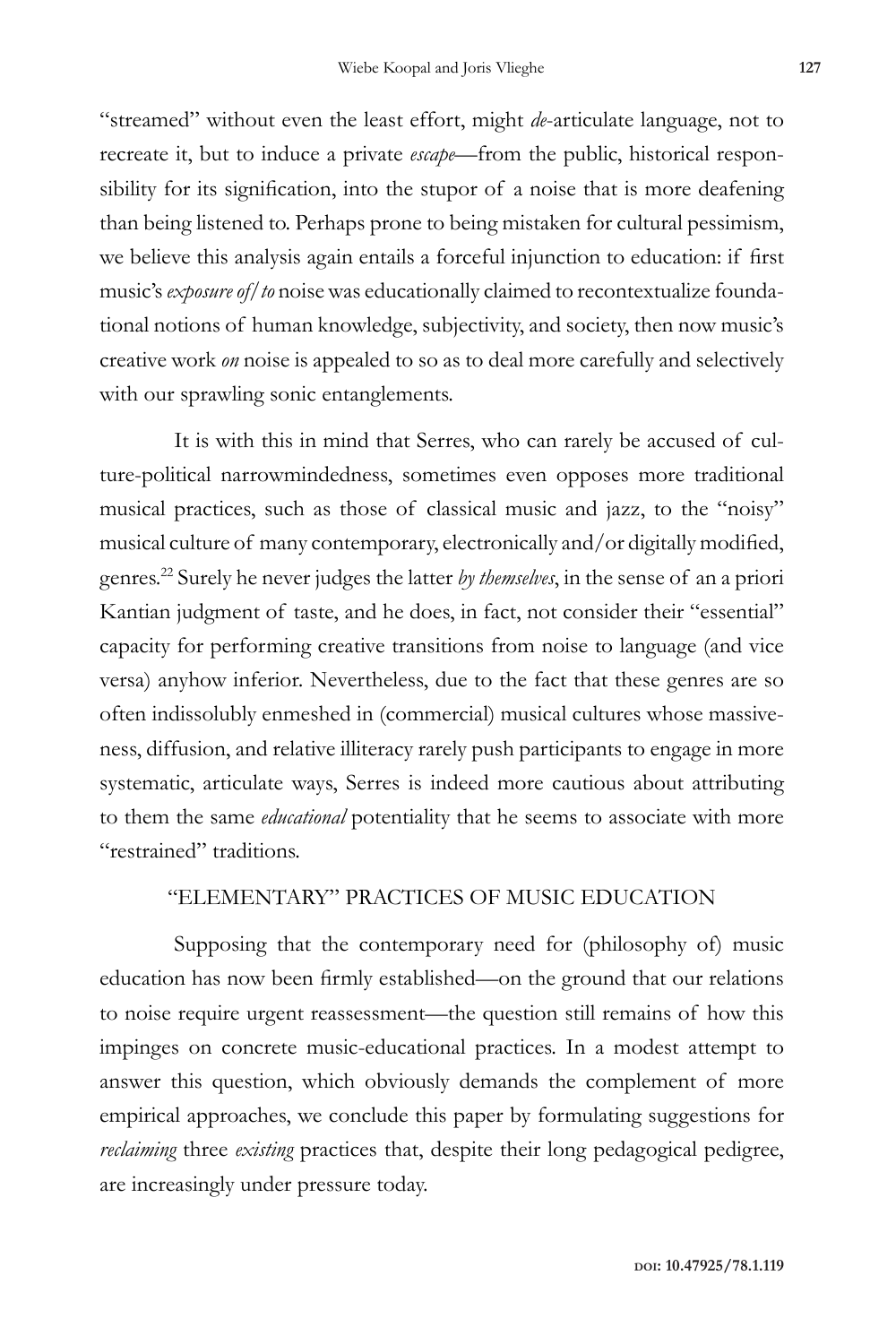A first suggestion, to which Serres himself repeatedly alludes, regards the importance of an *instrument*-oriented music education.<sup>23</sup> Rather than solely teaching *about* music—whether by transfer of musicological content coupled to exercise in listening recognition, or endless exchange of personal tastes and impressions—a wide-ranging pedagogical focus on material instruments might afford educands the most comprehensive experience of music's precarious and creative *emergence* out of the chaotic forcefield of inhuman noise. Even compared to singing, which involves the alienating process of "instrumentalizing" one's own voice, the process of learning to make music *with* a real musical *ob-ject*—whose socio-historically formatted materiality resists straightforward personal use still enacts much more fiercely music's turbulent mediation between noise and meaning.24 One must, at all times, carefully negotiate the reciprocities between the instrument's irreducibly natural, physically experienced elements—the noise pervading its materials—and the human meaning which these invite one to express, through the (re)composition of certain musical turbulences (harmonies, melodies, rhythms) with(in) the noise.

It is in light of what Serres describes as the *violence* of this educational experience—both in terms of the noise which educands learn to allow/resist, and of the subjugation of their musicking bodies to new prosthetic agencies that a second suggestion may be formulated. If in general for Serres, no true educational experience comes about without the test of disciplined, sustained exercising (*not* the test assessing an exercise's results), then all the more this seems to be emphasized in his account of music.<sup>25</sup> Admittedly, Serres always conceives of education as radically *inventive*, rather than *imitative*, which is exactly what exercise is mostly purported to be. His appeal to certain music(-education) al examples, however, indicates that his ban on imitation does not *ipso facto* imply a rejection of repetition, just as his idea of invention involves much more than mere spontaneous self-expression. Similar to his affirmative evocation of the experience of being forced, as a left-handed child, to learn to write with his right hand, he regularly sings the praises of the shared athletic and ascetic ethos that binds music educands in *rehearsals*, where collectively they twist their bodies and minds into becoming prostheses of their instruments and scores.<sup>26</sup> Such exercise,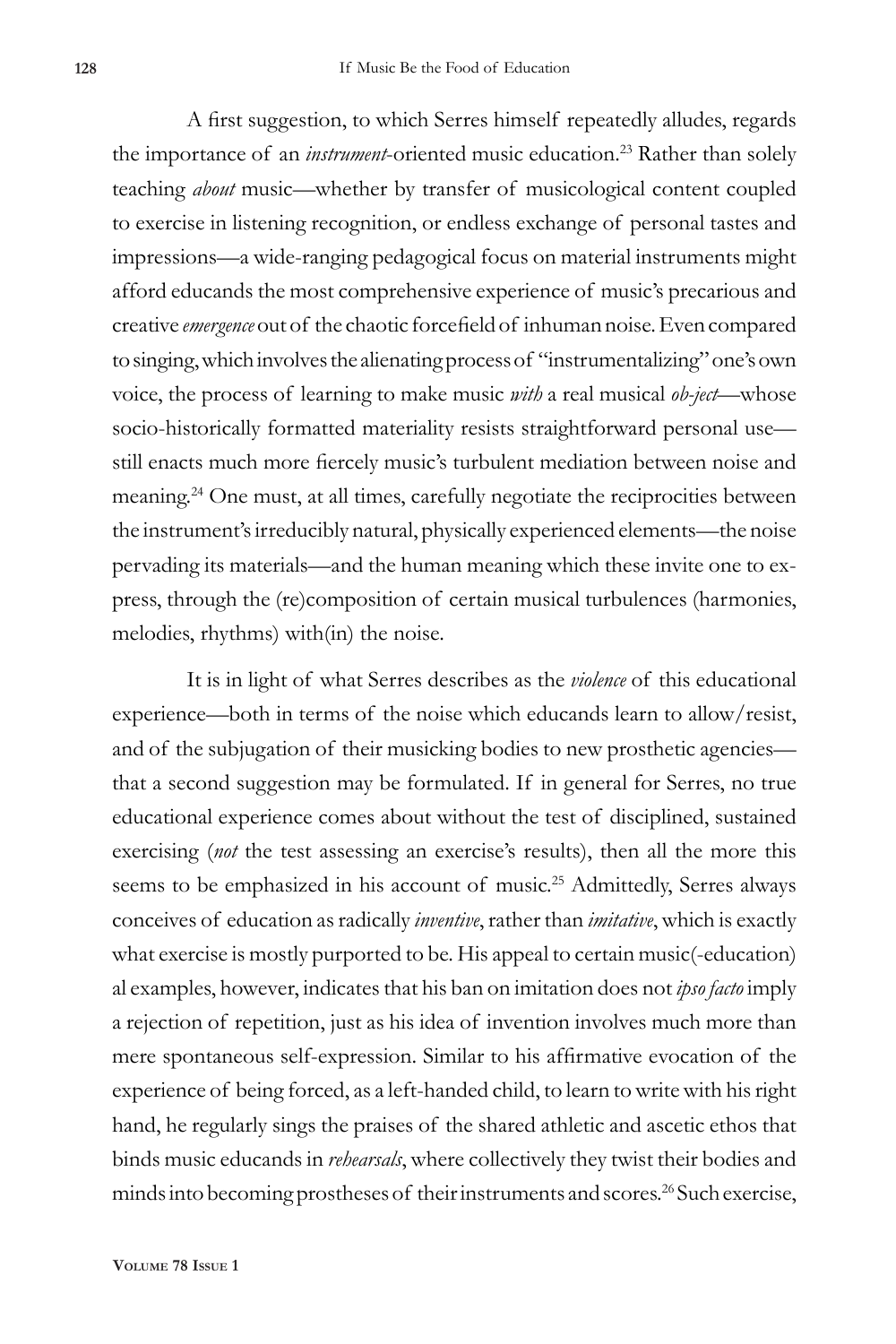he claims, eyes something far beyond disciplinary, imitative uniformization—even if that forms part of it, through the appeal to pre-existing musical forms, techniques, and tastes. Principally though, rehearsing—which is not coincidentally mostly at some point practiced in groups—concerns a process of *differentiating multiplication*, whereby pre-defined musical configurations are again split and/ or disseminated, in new *varieties*. By arduously repeating "given" sequences of corresponding gestures and tones, the structures of their embodied aesthetic and cultural signification may begin to fluctuate, so that, temporarily losing the static self-evidence of their "common sense," they open up onto a wider flux of physical noise, in search for new expression.

As a final suggestion for concrete practices of public music education, we want to point to Serres' outspoken appreciation for the role which *notation* plays in the process of learning to play music. For Serres, who was a trained mathematician, what ultimately makes music so exquisitely fascinating is its unparalleled ability to conjure up the most dynamic, noisy affects by way of the most *precise* algorithmic transitions from one harmonic proportion to another; and concomitantly, the fact that these dynamics call forth a notation that is as universal as it is "senselessly" abstract.<sup>27</sup> Only thanks to a notation whose very senselessness constantly invites further expressive determination, as it attracts new noise to confound previous projections of formal sense, does music indeed present humanity with a mode of thought and practice that completely recasts all the cultural, social, political, scientific relations constituting its position in contemporary reality.

In music, Serres namely observes, incorporeal notation is definitely no longer the abstract, cognitive opposite of what we usually call the "concrete," and what also many accounts of music education tend to attribute exclusively to direct, embodied, and personally significant expression. Instead, notational abstraction expresses itself the boundless *potentiality* of any individual, concrete expression to be articulated anew, in other concrete varieties, beyond the boundaries of immediately performed, personal experience. By relating to notation, musicians are allowed both to "cut up" their culturally pre-signified relations to instruments, compositions *and* performance, and to reassemble these within the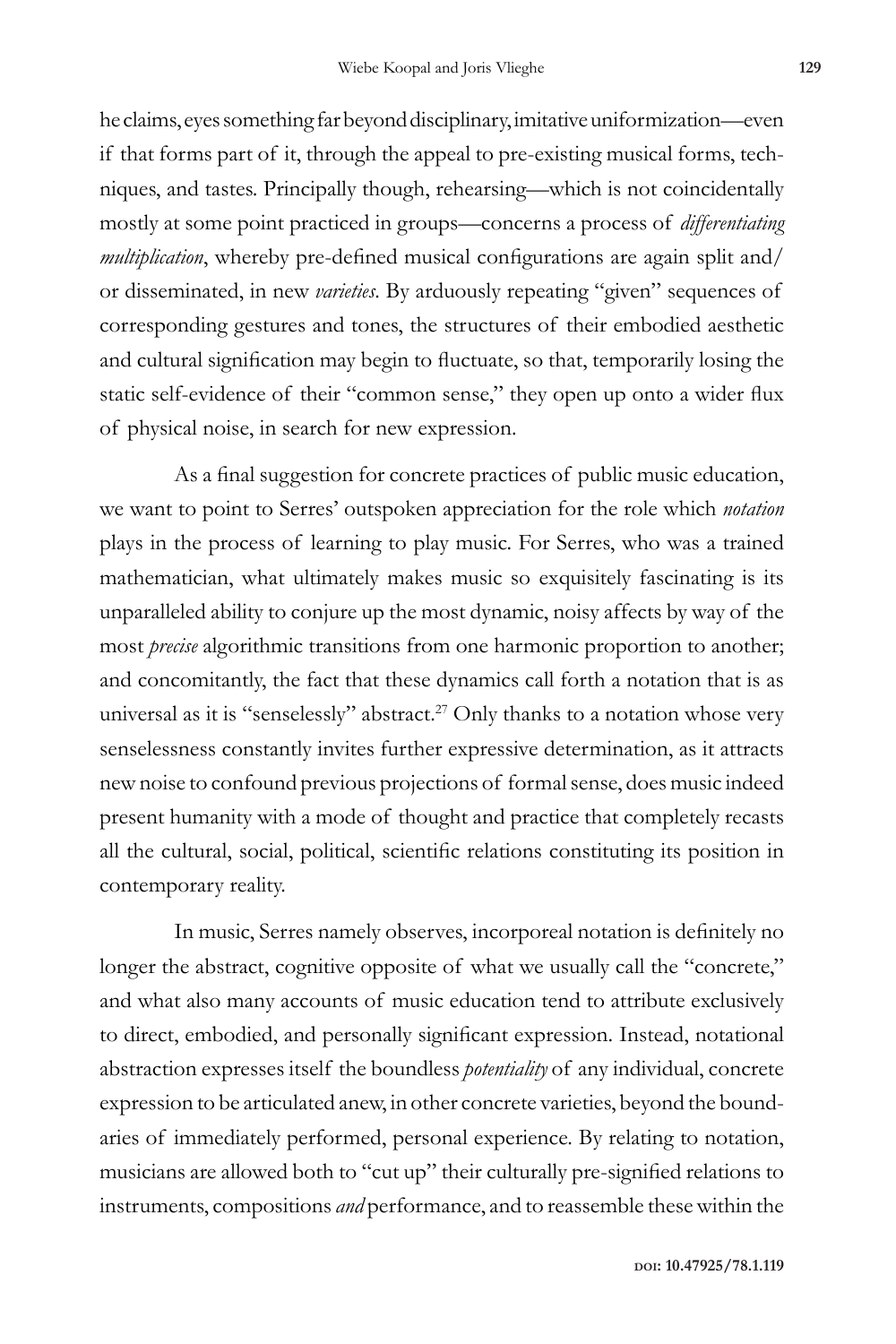diffuse elements of noise—to the extent that this is filtered through the "noted" discontinuities. Thus, paradoxically, learning to play an instrument requires the practice of notation precisely in order to be able to play *more* than the notes: to use them, not as stable forms of meaning, but as signposts outlining dynamic passageways, through new regions of noise.

1 Michalinos Zembylas, "Michel Serres: A Troubadour for Science, Philosophy and Education," *Educational Philosophy and Theory* 34, no. 4 (2002): 477-502. doi: 10.1111/ j.1469-5812.2002.tb00520.x; Denise Egéa-Kuehne, "The Humanities and Serres's 'New Organization of Knowledge'," *International Journal of the Humanities* 3, no. 3 (2006): 131-138; John Weaver and Marla Beth Morris, "Michel Serres: A Pedagogical Life," *Educational Philosophy and Theory*, 2021. doi: 10.1080/00131857.2021.1917368.

2 Michel Serres, *The Troubadour of Knowledge*, trans. Sheila Glaser & William Paulson (Ann Arbor: University of Michigan Press, 1997).

3 Cf. Marla Beth Morris, "Michel Serres: Divergences," *Educational Philosophy and Theory*, 2021. doi: 10.1080/00131857.2021.1917370.

4 Serres, *The Troubadour of Knowledge*, 100-101.

5 Thereby referring to the specular connotations of the Greek *theōria*. Cf. Michel Serres. *Musique* (Paris: Le pommier, 2011), 160-61.

6 Michel Serres, *The Parasite*, trans. Lawrence Schehr (Baltimore: John Hopkins University Press, 1982), 56-57; Turo-Kimmo Lehtonen, "Serres and Foundations," *Theory, Culture & Society* 37, no. 3 (2020): 3-22. doi: 10.1177/026327641989154.

7 Serres plays on the Occitan/French root of troubadour, *trobar/trouver*, which means both "finding" and "composing"—and on the Latin *invenire*, from which "inventing" derives, but which translates as "finding"; also, without any intention of gender bias, we stick to Serres' use of the male troubadour noun, even though historically there have in fact been female *trouvères*.

8 Bruce Chatwin, *The Songlines* (London: Picador, 1988).

9 Compare to Hartmut Rosa's idea of "resonance" in Hartmut Rosa, *Resonanz: Eine Soziologie der Weltbeziehung* (Berlin: Suhrkamp, 2016); or to John Dewey's thoughts on the rhythmic relations between art, nature, and civilization (cf. Leonard Tan, "Reading John Dewey's 'Art as Experience' for Music Education," *Philosophy of Music Education Review* 28, no. 2 (2020): 69-87. doi: 10.2979/philmusieducrevi.28.1.05).

10 See: Arthur Schopenhauer, *The World as Will and Representation*, trans. Christopher Janaway, Judith Norman & Alistair Welchman (Cambridge: Cambridge university press,